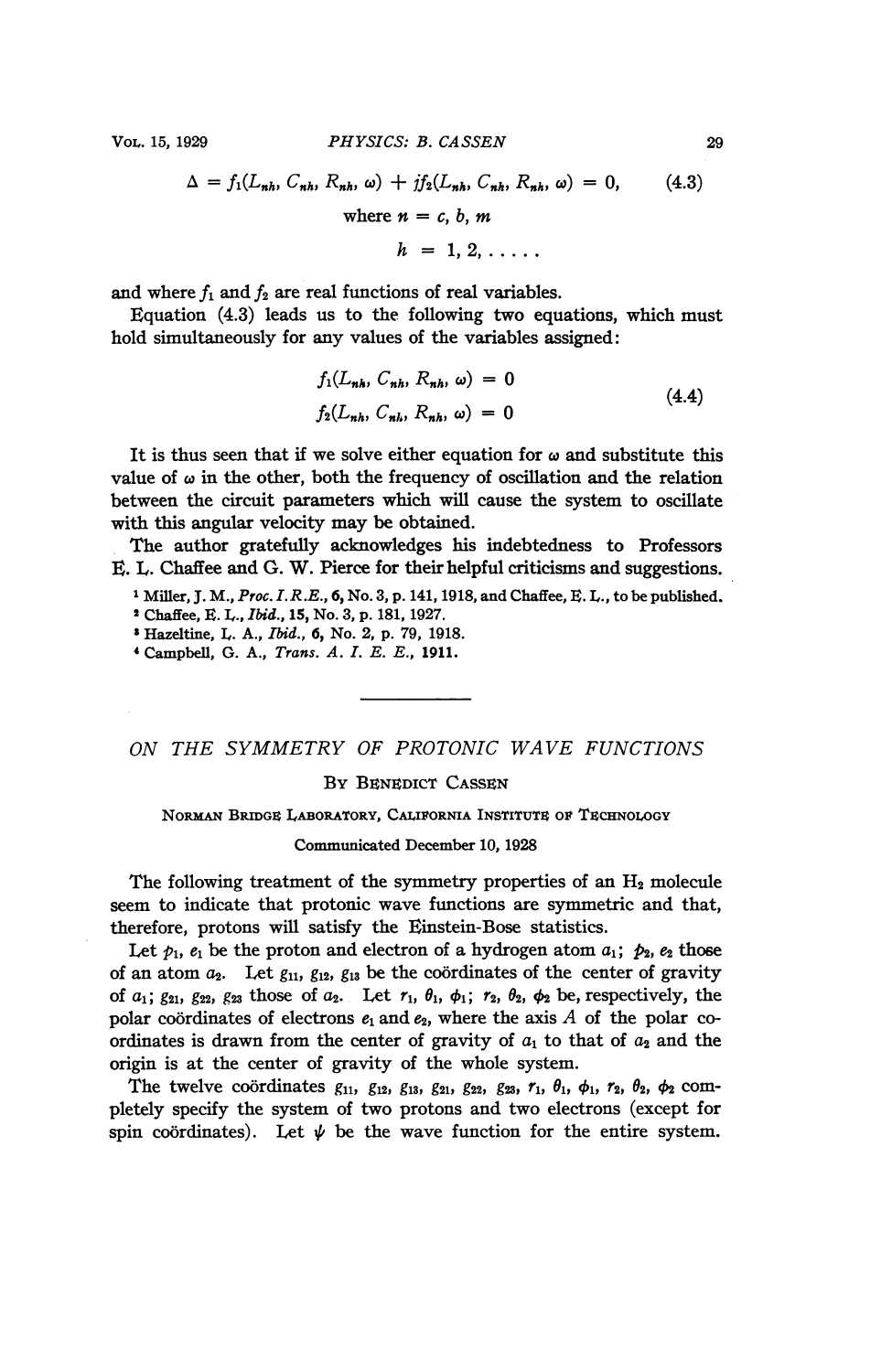$\psi$  can be separated in the coordinates of the centers of gravity of the atoms and the electronic coordinates, that is

$$
\psi = \psi_{\varepsilon} \psi_{\varepsilon} \tag{1}
$$

where  $\psi_e$  is a function of  $r_1$ ,  $\theta_1$ ,  $\phi_1$ ,  $r_2$ ,  $\theta_2$ ,  $\phi_2$  and the electronic spin coordinates, while  $\psi_g$  is a function of the coordinates of the centers of gravity of the atoms and any other spin coordinates associated with them.

Considering the system as a symmetrical rotator capable of being in various rotational states, we can separate the rotational wave function  $\psi_R$  from  $\psi_g$ , that is,

$$
\psi_g = \psi_R \psi_w. \tag{2}
$$

 $\psi_R$  is considered as a function of  $\vartheta$  and  $\Phi$ , the polar angles of the axis A with respect to an axis B fixed in space.  $\psi_w$  will then involve all the coordinates, except  $\vartheta$  and  $\Phi$ , necessary to specify the positions of the centers of gravity of the atoms  $a_1$  and  $a_2$  and possible spin coordinates associated with them.

If  $p_1$  is interchanged with  $p_2$  and simultaneously  $e_1$  with  $e_2$ , then this operation interchanges the centers of gravity of atoms  $a_1$  and  $a_2$ . This has the effect of reversing the direction of the axis A so that  $\theta$  becomes  $\pi - \vartheta$  and  $\Phi$  becomes  $\Phi + \pi$ . Then if p is the rotational quantum number, we have

$$
\psi_{Rp}(p_1, e_1, p_2, e_2) = (-1)^p \psi_{Rp}(p_2, e_2, p_1, e_1) \tag{3}
$$

as rotational wave functions for even  $\phi$  are unchanged by reversing the axis A while those for odd  $p$  are changed in sign by such a reversal. Reversing the direction of the axis A changes  $\theta$  into  $\pi - \theta$  and  $\phi$  into  $-\phi$ . This operation leaves  $\psi_{\epsilon}$  unchanged when the molecule is in its lowest electronic state.

We know that the total wave function is antisymmetric in the electrons. If it is symmetric in the protons it will be changed in sign by reversing the axis  $A$ , while if it is antisymmetric in the protons it is unchanged by such a reversal. In the first case  $\psi_w$  will change its sign under the axis reversal when  $p$  is even while it will remain unchanged when  $p$  is odd and vice versa for the second case. This indicates that  $\psi_w$  does involve spin coordinates besides the vibrational wave function which latter is obviously unchanged by reversal of A. Hori's data on the band spectrum of hydrogen and Dennison's' theory of the rotational specific heat of hydrogen require that the relative weights of symmetric to antisymmetric rotational states should be as <sup>1</sup> to 3. Therefore, in case the total wave function is symmetric in the protons, the states with symmetric  $\psi_w$  should have three times the statistical weight of those with antisymmetric  $\psi_w$  and vice versa for the case when the total wave function is antisymmetric in the protons. The state of affairs is indicated in the following table.